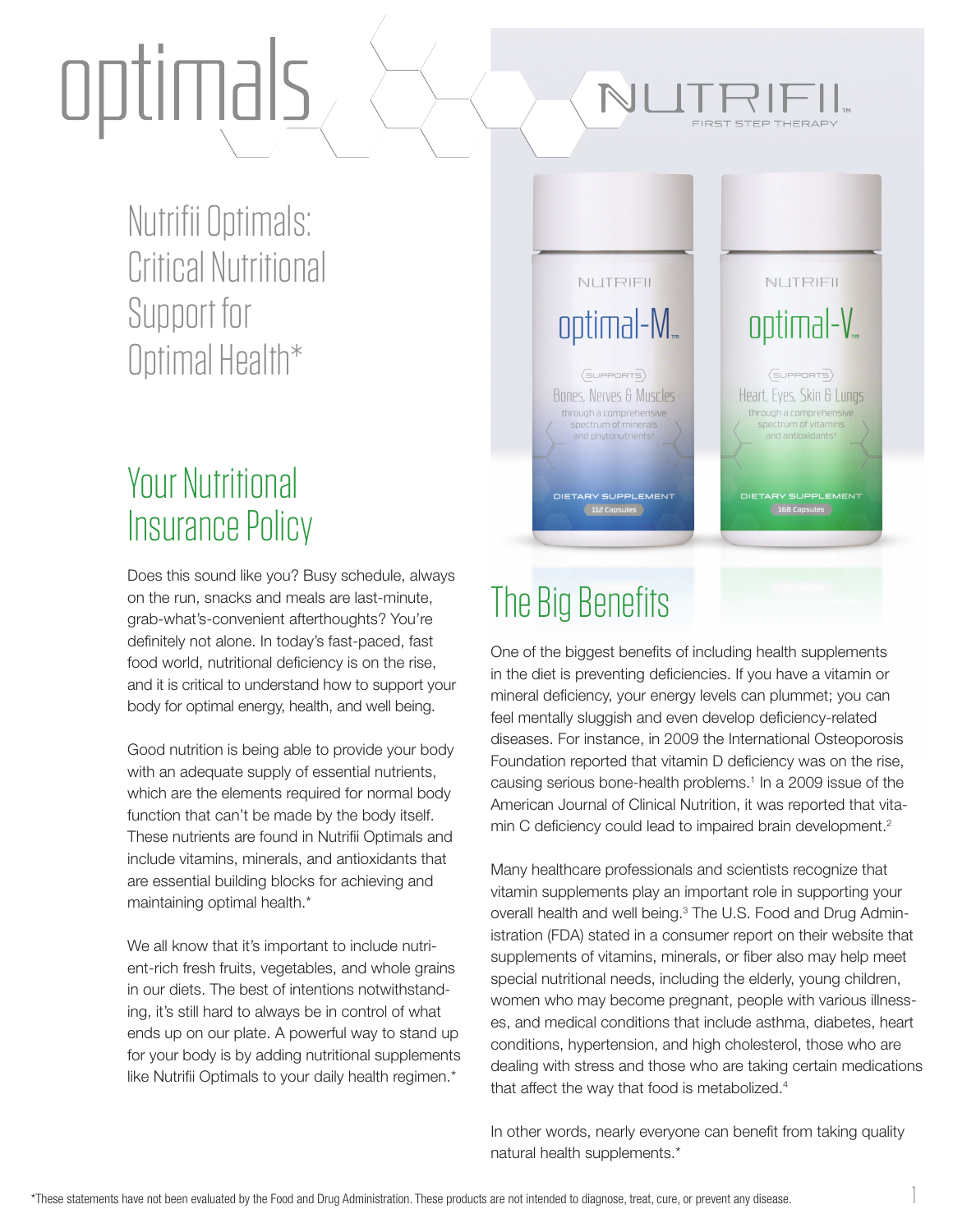## $\rho$ timal $S$  optimal-V. optimal-M.

### It's all About the Balance

Here's what you need to understand about the difference between vitamins and minerals and why together they create such powerful synergy.

- Vitamins are organic micronutrients that are obtained naturally from plants and animals.
- Minerals are inorganic and originate in the earth through soil and water.
- Vitamins can be divided into fat-soluble & water-soluble groups and minerals into macro-minerals & trace minerals.
- Each vitamin and mineral has a different function, and your body functions best when all are in balance.

Vitamins and minerals have an amazing teamwork system that often makes them work more efficiently when absorbed together. For example, the body is able to absorb iron with the help of vitamin C, and vitamin D is important in helping the body more efficiently absorb needed amounts of the minerals phosphorus and calcium.\*

## Stand Out Ingredients

The Optimals offer a comprehensive array of vitamins, minerals, and antioxidants, including unique and beneficial ingredients such as Japanese knotweed, also known as resveratrol, which is a powerful antioxidant supporting a person's overall health and well being. Cinnamon bark, a component of the traditional Japanese medicine Mao-to, has been shown in studies to have positive health benefits.<sup>5</sup>

Another Optimals ingredient, olive leaf, has been used medicinally throughout history. Clinical evidence has shown olive leaf extracts supports blood pressure that is already within the normal level.<sup>6</sup> And a liquid extract made directly from fresh olive leaves recently gained international attention when it was shown to have an antioxidant capacity almost double green tea extract and 400% higher than vitamin C.<sup>7</sup>

Quercetin is a plant-derived flavonoid widely found throughout nature and shown to have anti-inflammatory<sup>8</sup> and other useful properties that support optimal health. Pomegranate juice has vitamin C, B5, potassium, and polyphenols.<sup>9</sup> In addition to anti-inflammatory properties,<sup>10</sup> studies show that rosemary may shield the brain from free radicals.\*,11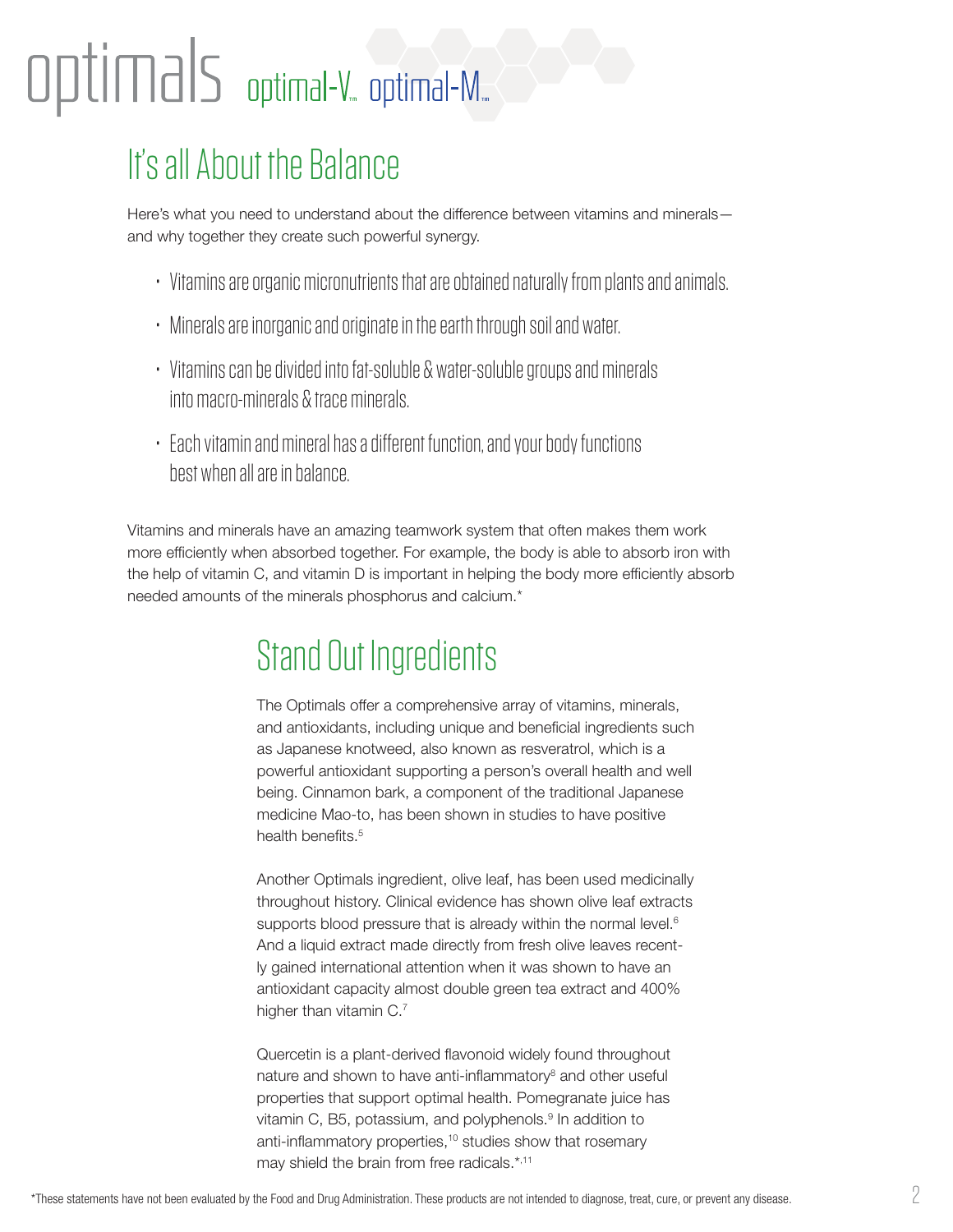## $\operatorname{optimal-}$  aptimal-V, optimal-M,

## Overall Support for Your Body and Life

Nutrifii Optimals contain a comprehensive array of vitamins, minerals, and antioxidants, including nutrients and other beneficial ingredients which university studies have shown to be critical in maintaining healthy cellular function, support heart, eye, skin,<sup>12</sup> and lung function, as well as promoting improved bone, muscle and nerve health.\*,13

#### For Your Vision

Studies have shown the effectiveness of vitamins and minerals such as beta-carotene, vitamin C, E, zinc, and lutein in supporting the maintenance of healthy vision\*,14

#### For Your Heart and Lungs

Both B and E vitamins, plus an arsenal of antioxidants in our special blends, work together to complement your diet in supporting a healthy cardiovascular system.15 Antioxidants vitamin C and vitamin E, combined with carotenoids, have been shown to help support healthy pulmonary and respiratory function.\*

#### For Your Bones and Joints

Getting enough calcium in your diet is crucial for bone health. While bones increase in size and mass during your childhood and adolescence, as you age, your bones inevitably become more fragile. The Optimals support bone and joint health<sup>16</sup> with a signature blend of calcium, vitamin C, manganese, magnesium, vitamin D, vitamin K, and silicon.\*

#### For Your Life

The benefits of ensuring that essential vitamins are in your diet can make a very long list. For example, vitamin C plays a vital role in protecting cells and tissues from damaging oxidation.17 Studies have also shown that it plays an important role in retaining sound cardiovascular function. Vitamin E is a family of essential nutrients that act as powerful antioxidants,<sup>18</sup> and vitamin B is known for improving mental function, especially in the elderly.\*,19

### Our Commitment to Excellence

We are committed to bringing the best health and wellness products to you by extensively researching modern nutritional science. The ARIIX 100% potency guarantee is the cornerstone of our quality, and we are dedicated to our mission to Unleash the Human Potential for Good.